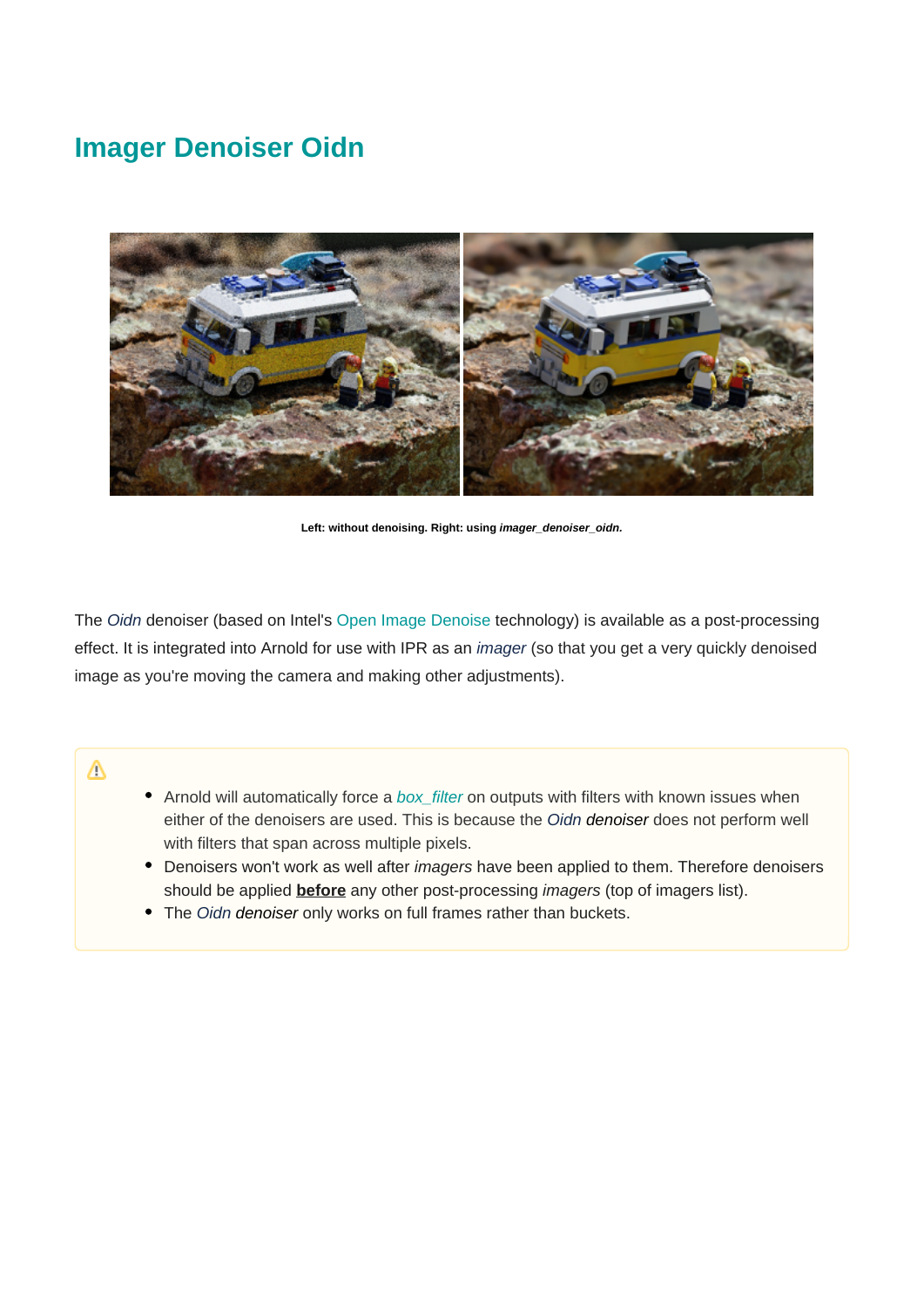| Denoiser Oidn 01 (Imager Denoiser Oidn) |                      |
|-----------------------------------------|----------------------|
| <b>Common</b>                           | m                    |
| Enable                                  |                      |
| Layer Selection                         | <b>RGBA</b>          |
| * Parameters                            | m                    |
| Output Suffix                           |                      |
| Albedo                                  | denoise albedo noisy |

### Common

#### **Enable**

Enables the imager.

#### **Layer Selection**

Enables the imager.

## **Parameters**

#### **Output Suffix**

When set, creates a new additional output with the input name plus the suffix in which the denoised result will be written into. For example, when denoising the "RGBA" AOV with the *output\_suffix* set to "\_denoised", the denoised result will be written into a new "RGBA\_denoised" output. It only works with multi-layer drivers.

#### **Albedo**

Optional albedo feature AOV is used to improve denoising quality (denoise\_albedo\_noisy is the default). Setting to an empty string "" will disable the use of feature AOVs, which might give better results when denoising AOVs for which no albedo exists.